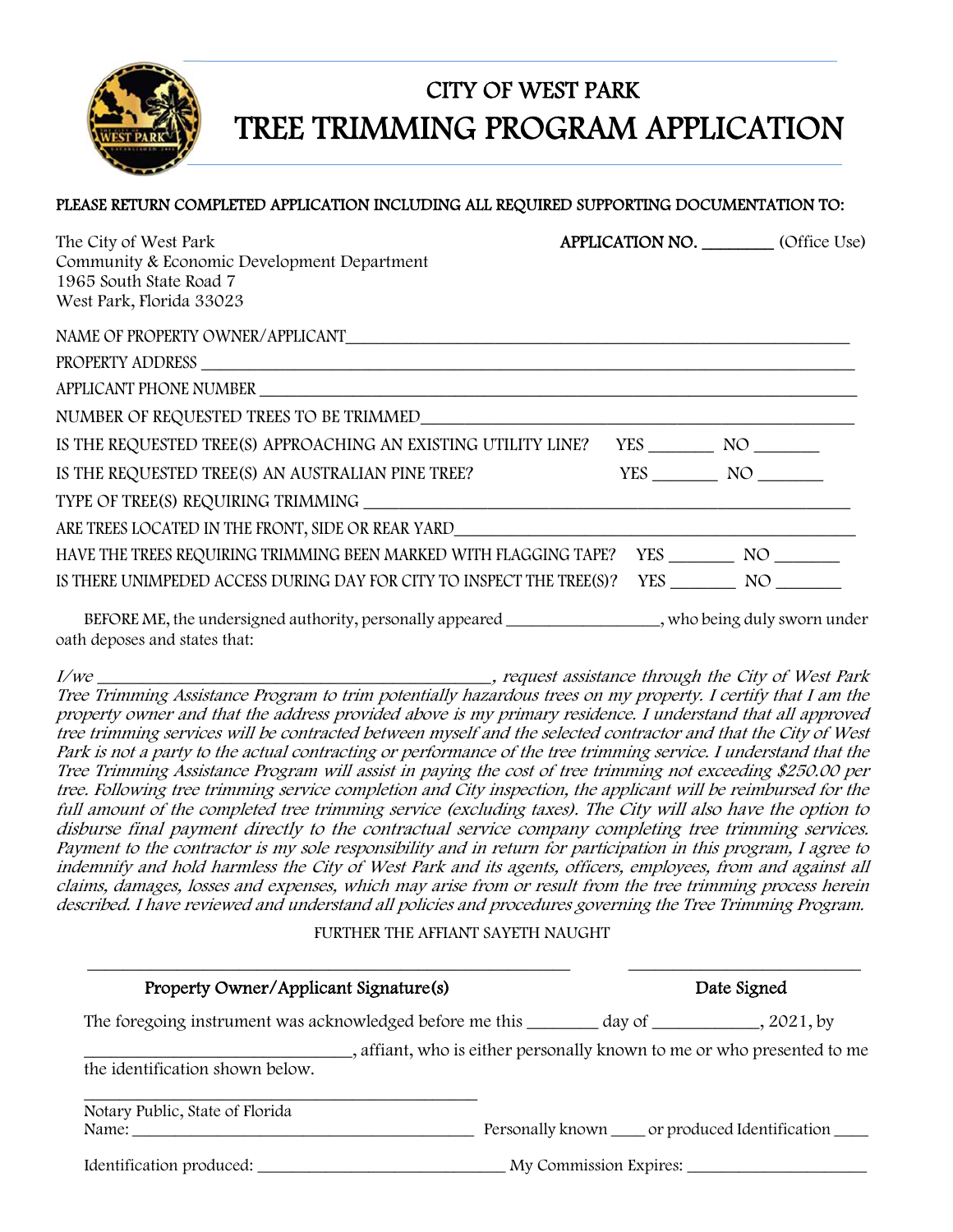

# CITY OF WEST PARK

### **Tree Trimming Assistance Program**

(Program Requirements)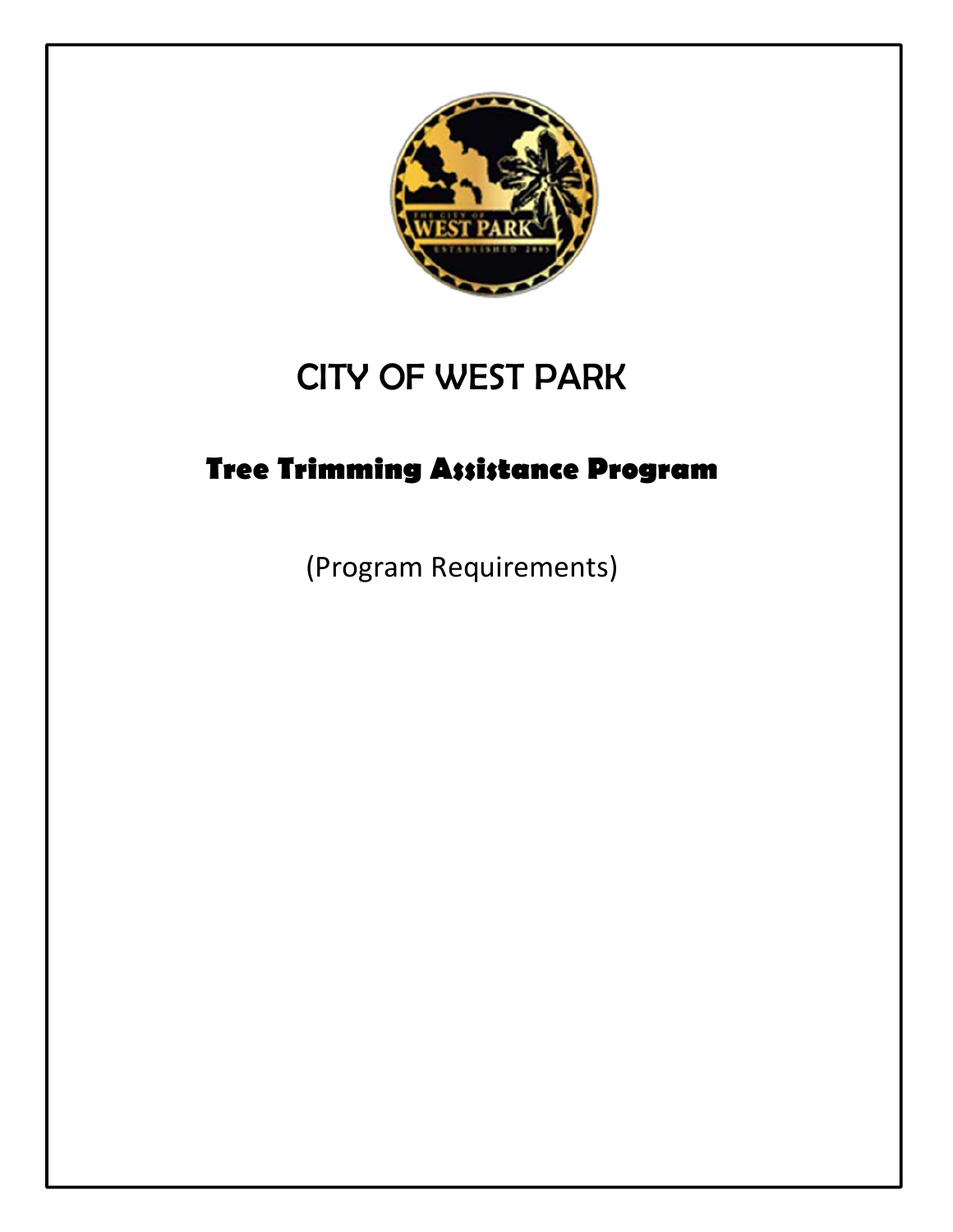

### CITY OF WEST PARK TREE TRIMMING PROGRAM REQUIREMENTS

The City of West Park Tree Trimming Program was established to assist eligible "low income" residents in obtaining tree trimming services to trim potentially hazardous trees encroaching existing power lines. Funding is available to West Park residents only and on a limited, first-come, first-serve basis. The maximum program award per applicant is up to \$250 per tree.

#### Program Eligibility

- 1) Properties for which assistance is being requested must be located in the City of West Park;
- 2) Properties for which assistance is being requested must be owner-occupied. Residential rental units and or commercial properties are not eligible for funding assistance.
- 3) A property owner's gross household income may not exceed the below listed Broward County maximum income levels for "low income" residents:
	- Household Size of  $1 \times$  Maximum Eligible Income Level = \$40,600
	- $\bullet$  Household Size of 2 Maximum Eligible Income Level = \$46,400
	- Household Size of  $3 \times$  Maximum Eligible Income Level = \$52,200
	- $\bullet$  Household Size of 4 Maximum Eligible Income Level = \$58,000
	- Household Size of  $5 \times$  Maximum Eligible Income Level = \$62,650
	- Household Size of 6 Maximum Eligible Income Level = \$67,300
	- Household Size of  $7 \text{ -}$  Maximum Eligible Income Level = \$71,950
	- Household Size of  $8 \text{ -}$  Maximum Eligible Income Level = \$76,600

Source: Broward County and Florida Housing Finance Corporation

- 4) Financial assistance is available for trees encroaching or soon to be encroaching FPL or other utility power lines. The determination regarding whether a tree is encroaching or soon to be encroaching an existing power line or whether damage will be caused to the tree as a result of trimming shall be made by the professional tree trimming company based on a recommendation from a certified Landscape Arborist.
- 5) Due to the invasive nature of Australian Pine trees in the State of Florida and susceptibility to uprooting during storms, financial assistance is available for the removal Australian Pine trees in an amount not to exceed \$250 per tree. Income based programs requirements shall not apply to the removal of existing Australian Pine trees in the City of West Park.
- 6) Otherwise healthy trees requiring trimming for property development or aesthetic purposes or for trees requiring regular maintenance will not be considered for assistance under this program. Trees also requiring trimming to primarily remove the dead or dangerous plant material will not be considered for assistance under this program.
- 7) Financial assistance is also not available for the removal of tree stumps associated with the removal of Australian Pine trees.

#### Application Submittal Requirements

- 8) West Park residents applying for assistance must submit a fully completed application to the City of West Park Community & Economic Development Department at 1965 South State Road 7, West Park, Florida 33023, (305) 989-2688, Extension 222;
- 9) In order to verify City of West Park residency, applicants must provide proof of residency in the form of a State of Florida driver's license, a Florida identification card or other acceptable forms of proof of West Park residency.
- 10)In order to verify eligible household income, applicants must submit a copy of their most recent federal income tax return or recent pay stubs or social security payment statements for City staff review;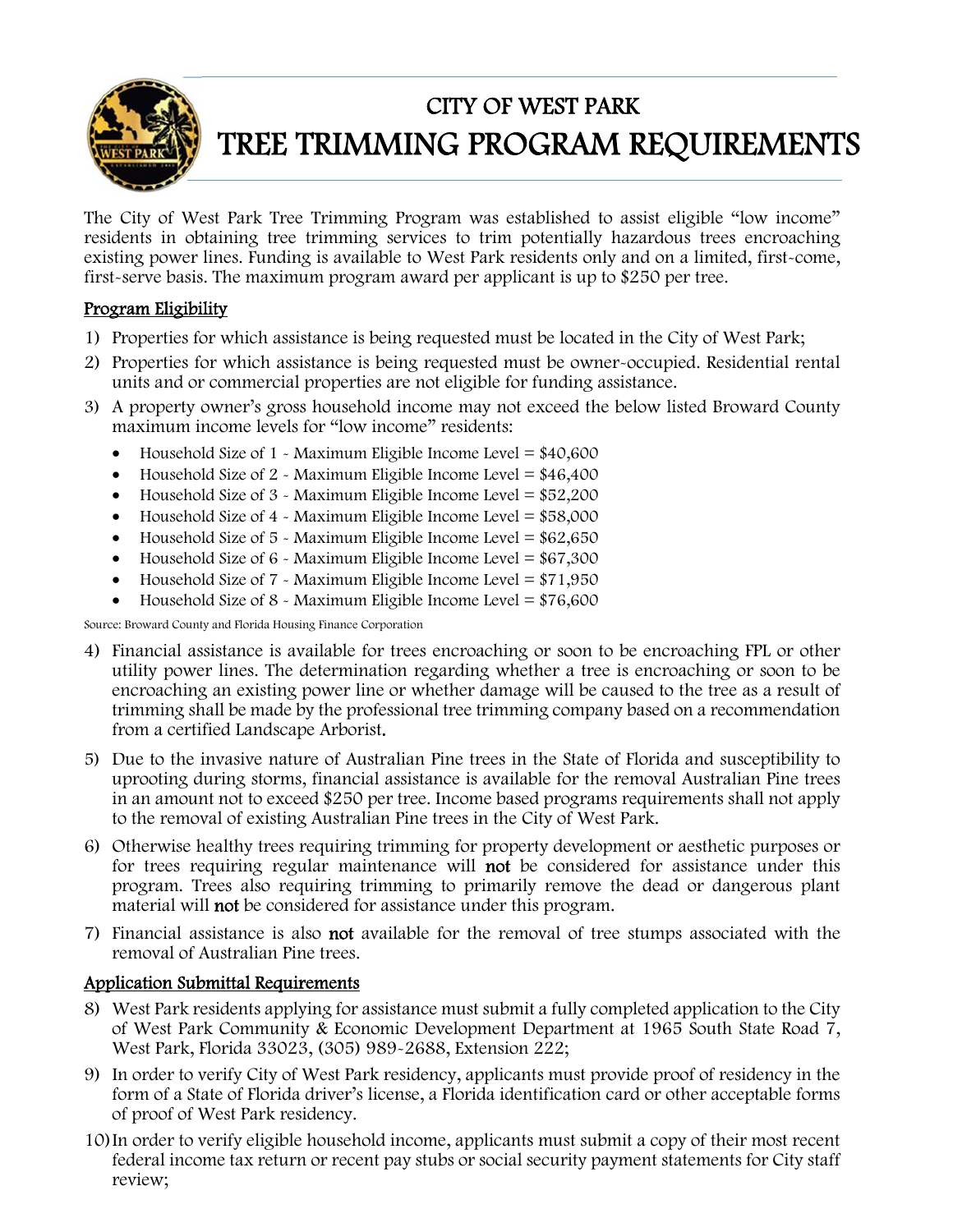11)At least two professional tree trimming estimates must be included with each application. Estimates must be provided by landscape companies with a certified Landscape Arborist.

Note: The contract for tree trimming services will be entered into between the property owner and the selected tree trimming service company. It is the responsibility of the property owner to request proof of insurance from the selected contractual service company. The City of West Park does not enter into contract with the selected tree trimming company. However, immediately upon completion of tree trimming services, a copy of the final invoice must be provided to the City of West Park to assist in coordinating final payment to the selected vendor.

- 12)Prior to submitting a tree trimming application, the homeowner must clearly mark the tree(s) to be trimmed with colored flagging tape. The flagging tape should be stapled or securely fastened to the tree.
- 13) All signed and notarized tree trimming applications will constitute an acknowledgement by the property owner that City of West Park personnel shall be granted exterior property access only for the purpose of inspecting the proposed tree(s) requiring tree trimming.
- 14) After submitting an application to the City of West Park, City personnel will provide an on-site inspection to determine whether the proposed tree is eligible for trimming based on requirements of the program. Photographs will be taken by City staff to formally document all tree(s) requiring trimming. Within 3-5 business days, City personnel will provide notification to the applicant indicating whether the requested tree trimming service have been approved or disapproved.
- 15) If the requested tree trimming service is determined to be eligible, the property owner will be notified in writing regarding eligibility. The applicant is then required to mark the approved tree(s) with an orange paint marking. Note: Tree trimming work must not be completed until written notice is provided to the property owner from the City of West Park.
- 16) If the requested tree trimming service is determined to be eligible, a copy a the tree trimming eligibility notification must also be provided to the selected landscape company to ensure all authorized tree trimming is completed in accordance with all requirements of the program. The applicant will also be required to enter into a grant agreement with the City to ensure that all work is completed in accordance with all requirements of the program. Note: City personnel shall contact the selected tree trimming company to confirm payment disbursement terms.

#### Following Completion of Tree Trimming Services:

- 17)Following completion of tree trimming services, is applicant is required to immediately inform the City of West Park regarding the completion of authorized tree trimming services and must additionally provide the City with a copy of the final invoice for completed trimming services;
- 18)Following receipt of notification from the property owner regarding completion of tree trimming services and receipt of a final invoice from the applicant, the City of West Park personnel will re-inspect the property to ensure that tree trimming services were completed in accordance with all tree trimming program requirements.
- 19)Following receipt of notification from the applicant regarding completed tree trimming services and submission of a final invoice, the City will within 7-10 business days, reimburse the property owner for all eligible cost relating to the authorized tree trimming services (excluding sales tax). The City is a tax exempt organization and is exempt from paying taxes. The applicant will therefore will not be reimbursed for any sales tax associated with the transaction. The City will also have the option to disburse final payment directly to the contractual service company completing tree trimming services. Note: The applicant shall also be responsible for any unauthorized work completed by the tree trimming service company including services relating to but not limited to the removal and replacement of fences, lawn repair or any other additional services provided to the applicant. Note: City reimbursements shall be limited to authorized tree trimming services The City will be responsible for assisting in coordinating check disbursement to the selected tree trimming company.

If you have any questions or concerns regarding the City of West Tree Trimming Assistance Program, please feel free to contact the City of West Park at 954-989-2688, Extension 222.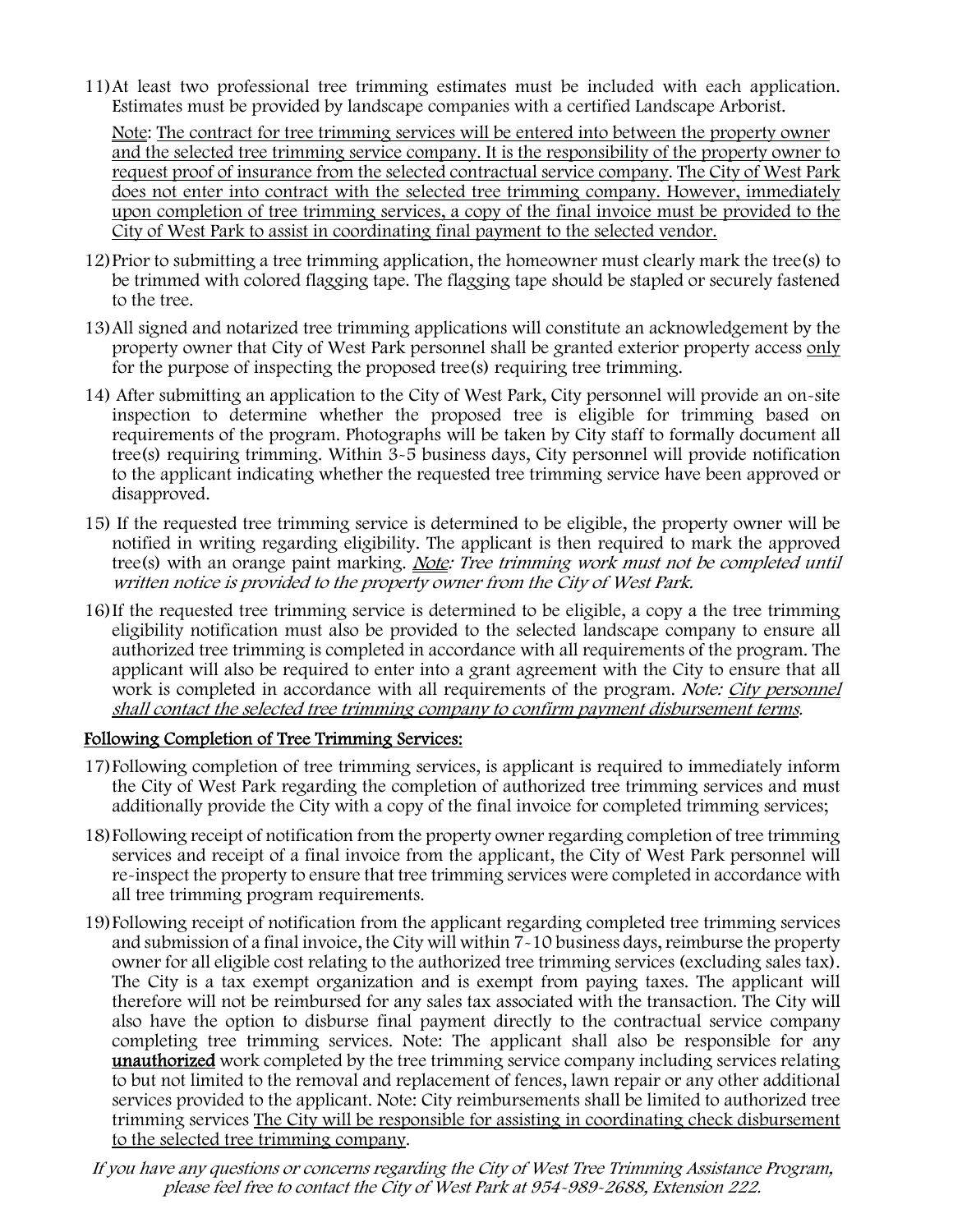

## CITY OF WEST PARK

## **Tree Trimming Assistance Program**

(Eligibility Assessment Checklist)